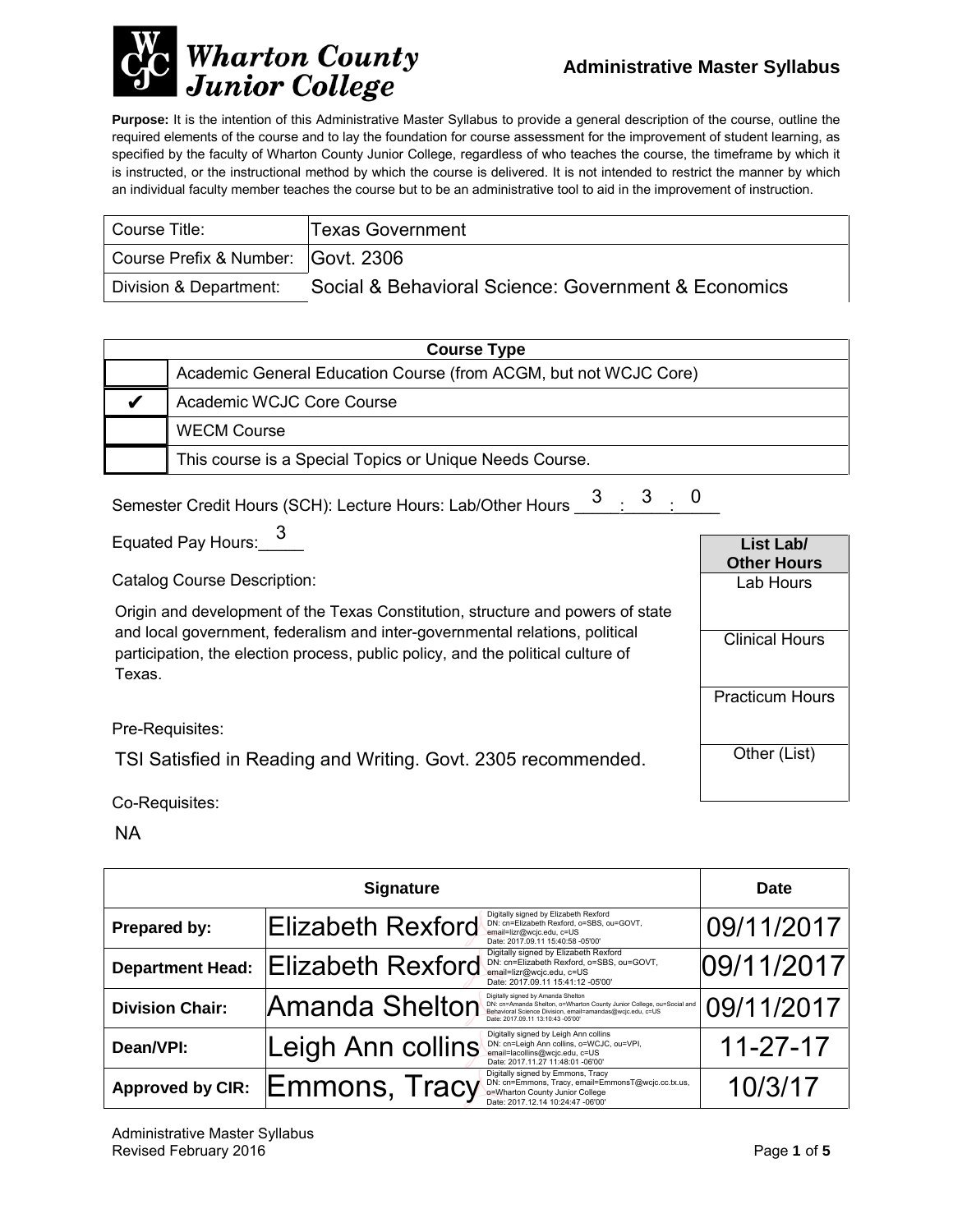**I. Topical Outline:** Each offering of this course must include the following topics (be sure to include information regarding lab, practicum, clinical, or other non-lecture instruction).

• Area One - Constitutional Foundations:

o Identify and describe the impact of the economic, social, ethnic, and geographical diversity of the state on the development of the Texas political system.

o Describe the evolution of the Texas Constitution.

o Identify and evaluate the key characteristics of the 1876 Constitution with an emphasis on separation of powers and how the document promotes limited government in Texas.

o Identify and evaluate the nature of the relationship between the U.S. and Texas constitutions and the concept of federalism.

• Area Two - Linkage Institutions: Interest Groups:

o Define and explain functions of the interest groups.

o Identify and describe the various tools and techniques of lobbying and the impact of lobbying on all three branches of Texas government.

o Analyze the impact of interest groups on the public policy process in Texas. Political Parties:

o Identify and describe the functions of the temporary and permanent organizations of the political party.

o Identify significant third parties in Texas, the impact of these parties on the two major parties, and the operation of the Texas political system. Elections

o Describe the electoral process in Texas and evaluate the impact of this process on campaigns in Texas.

o Identify the unique factors of Texas elections and voting. Media

o Identify and evaluate the impact of the media on Texas campaigns and elections.

o Identify and evaluate the impact of the media on Texas public policy.

• Area Three - Political Learning/Socialization:

o Identify and evaluate the importance of political subcultures (including Texas Creed) within the state particularly with regard to the structure of Texas Government and participation.

o Evaluate how political ideologies are learned.

• Area Four - Political Institutions: Judicial

o Identify the structure and function of the various components of the Texas judiciary. o Identify and explain the methods of judicial selection and replacement in Texas Executive

o Identify and explain the strengths and weaknesses of the governor of Texas.

o Identify and explain the components of the Texas Plural Executive.

o Identify/outline the Texas Executive branch (type of agency, function, and relationship to people)

Legislative

.

o Identify and analyze the functions of the Texas State Legislature.

o Identify and evaluate the strengths and weaknesses of the Texas legislative structure.

o Evaluate the influence of Texas House and Senate leaders upon operation and policy choices made by the state legislature.

o Discuss the impact/influence of the executive branch and interest groups on the state legislature.

• Area Five – Local Government:

o Identify and describe the structure of city and county governments.

o Identify and describe financing for city, county and special districts.

o Describe the functions/powers of major policy makers and administrators of the city/county.

o Describe and evaluate the role of special districts in Texas.

• Area Six-Public Policy: Budget/Finances

o Evaluate the biennial budget process in Texas.

o Identify and evaluate the key sources of revenue in Texas.

o Identify and evaluate the budget priorities for the state of Texas.

o Identify and analyze the demographic, ideological, and political influences on the Texas budget.

Policy Areas

o Identify the key administrative agencies and challenges/policy issues those agencies will have to respond to for the following areas: Education, Health and Human Services, Transportation and Energy Policy, Environment, Criminal Justice, Economic Development.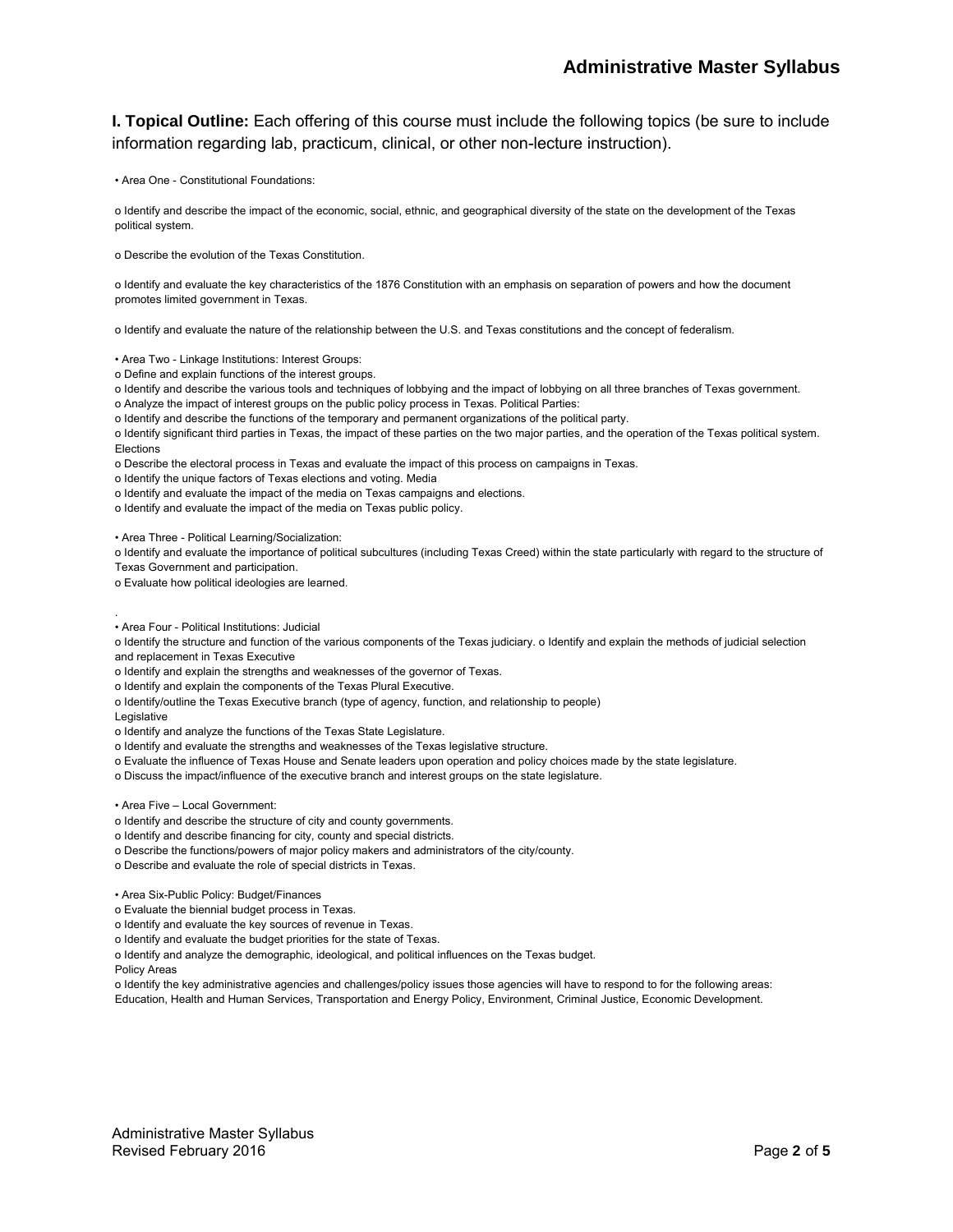#### **II. Course Learning Outcomes**

| <b>Learning Outcomes: Upon successful</b><br>completion of this course, students will:                                                                                                                                                                                                                                                                                                                                                                                                                                                                                                                                                                                                             | <b>Methods of Assessment:</b>                                                                                                                                                                                                                                                                                                                                                                                                                                                                                                                                                                                                                                                                                                                                                                                                                                                                                                                                                                                                                                                                                                                                                                                                                                                                                                                                                                                                                                                                                                                                                                                                                                                                                                                                                                                                                                                                                                                                                                                                                                |
|----------------------------------------------------------------------------------------------------------------------------------------------------------------------------------------------------------------------------------------------------------------------------------------------------------------------------------------------------------------------------------------------------------------------------------------------------------------------------------------------------------------------------------------------------------------------------------------------------------------------------------------------------------------------------------------------------|--------------------------------------------------------------------------------------------------------------------------------------------------------------------------------------------------------------------------------------------------------------------------------------------------------------------------------------------------------------------------------------------------------------------------------------------------------------------------------------------------------------------------------------------------------------------------------------------------------------------------------------------------------------------------------------------------------------------------------------------------------------------------------------------------------------------------------------------------------------------------------------------------------------------------------------------------------------------------------------------------------------------------------------------------------------------------------------------------------------------------------------------------------------------------------------------------------------------------------------------------------------------------------------------------------------------------------------------------------------------------------------------------------------------------------------------------------------------------------------------------------------------------------------------------------------------------------------------------------------------------------------------------------------------------------------------------------------------------------------------------------------------------------------------------------------------------------------------------------------------------------------------------------------------------------------------------------------------------------------------------------------------------------------------------------------|
| 1. Explain the origin and development of<br>the Texas constitution.<br>2. Describe the state and local political<br>systems and their<br>relationship with the federal government.<br>3. Describe the separation of powers and<br>checks and balances in both theory and<br>practice in Texas.<br>4. Demonstrate knowledge of the<br>legislative, executive and judicial branches<br>of Texas government.<br>5. Evaluate the role of public opinion,<br>interest groups and<br>political parties in Texas.<br>6. Analyze the state and local election<br>process.<br>7. Identify the rights and responsibilities of<br>citizens.<br>8. Analyze issues, policies and political<br>culture of Texas. | 1. Instructor generated tests on text chapters covering<br>Texas history and Texas Constitution. Tests may<br>include multiple choice, fill in the blank, short answer or<br>essay questions.<br>2. Instructor generated tests on text chapters covering<br>federalism and local government structures and<br>functions Tests may include multiple choice, fill in the<br>blank, short answer or essay questions.<br>3. Instructor generated tests on text chapters covering<br>U.S. Constitution, Texas Constitution and the three<br>branches of Texas government. Tests may include<br>multiple choice, fill in<br>the blank, short answer or essay questions.<br>4. Instructor generated tests on text chapters covering<br>the three branches of government. Tests may include<br>multiple choice, fill in the blank, short answer or essay<br>questions<br>5. Instructor generated tests on text chapters covering<br>political participation (media, public opinion, interest<br>groups and political parties). Tests may include multiple<br>choice, fill in the blank, short answer or essay questions.<br>6. . Instructor generated tests on text chapters covering<br>political participation, electoral systems and campaigns.<br>Tests may include multiple choice, fill in the blank, short<br>answer or essay questions.<br>7. . Instructor generated tests on text chapters covering<br>political participation, campaigns and elections, and civil<br>righrs and liberties. Tests may include multiple choice,<br>fill in the blank, short answer or essay questions.<br>8. Instructor generated tests on text chapters covering<br>Texas public policy, civil rights and civil liberties and<br>ideology and political culture. Tests may include multiple<br>choice, fill in the blank, short answer or essay questions.<br>Additionally all objectives are evaluated by instructor<br>generated out of class writing assignments, and/or oral<br>presentations.<br>All outcomes are tested by comprehensive mandatory<br>final<br>exams. |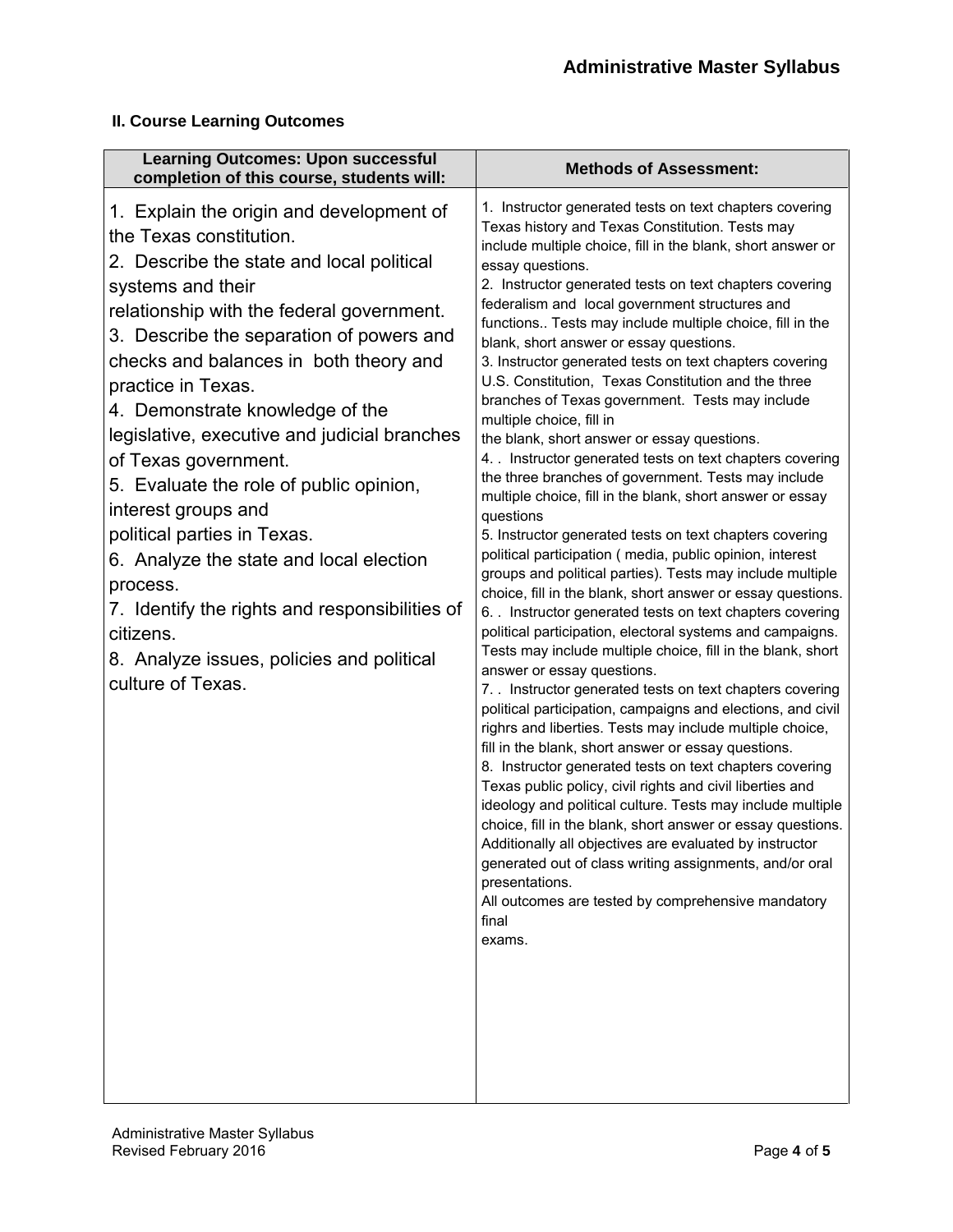#### **III. Required text(s), optional text(s) and/or materials to be supplied by the student:**

Champagne, Anthony and Harpham, Edward J. Governing Texas. Third Edition. 2017. Norton Publishing Company, New York, N.Y.

IV. Suggested course maximum: <u><sup>35</sup>\_\_\_\_\_</u>

**V. List any specific or physical requirements beyond a typical classroom required to teach the course.**

NONE.

**VI. Course Requirements/Grading System—**Describe any course specific requirements such as research papers or reading assignments and the generalized grading format for the course.

| The grading scale used  |
|-------------------------|
|                         |
| and projects will be as |
|                         |
|                         |
|                         |
|                         |
|                         |
|                         |
|                         |
|                         |
| Any score below a 60%   |
|                         |
|                         |

**VII. Curriculum Checklist**

**Academic General Education Course** (from ACGM-but not in WCJC core)

• No additional documentation needed.

✔ Academic WCJC Core Course. Attach the Core Curriculum Review Forms.

- ✔ Critical Thinking
- <u>✔</u> Communication
- **Empirical & Quantitative Skills**
- $\Box$  Teamwork
- <u>✔</u> Social Responsibility
- <u>v</u> Personal Responsibility

#### **WECM Course**

• If needed, revise the Program SCANS Matrix and Competencies Checklist.

Administrative Master Syllabus Revised February 2016 **Page 5** of 5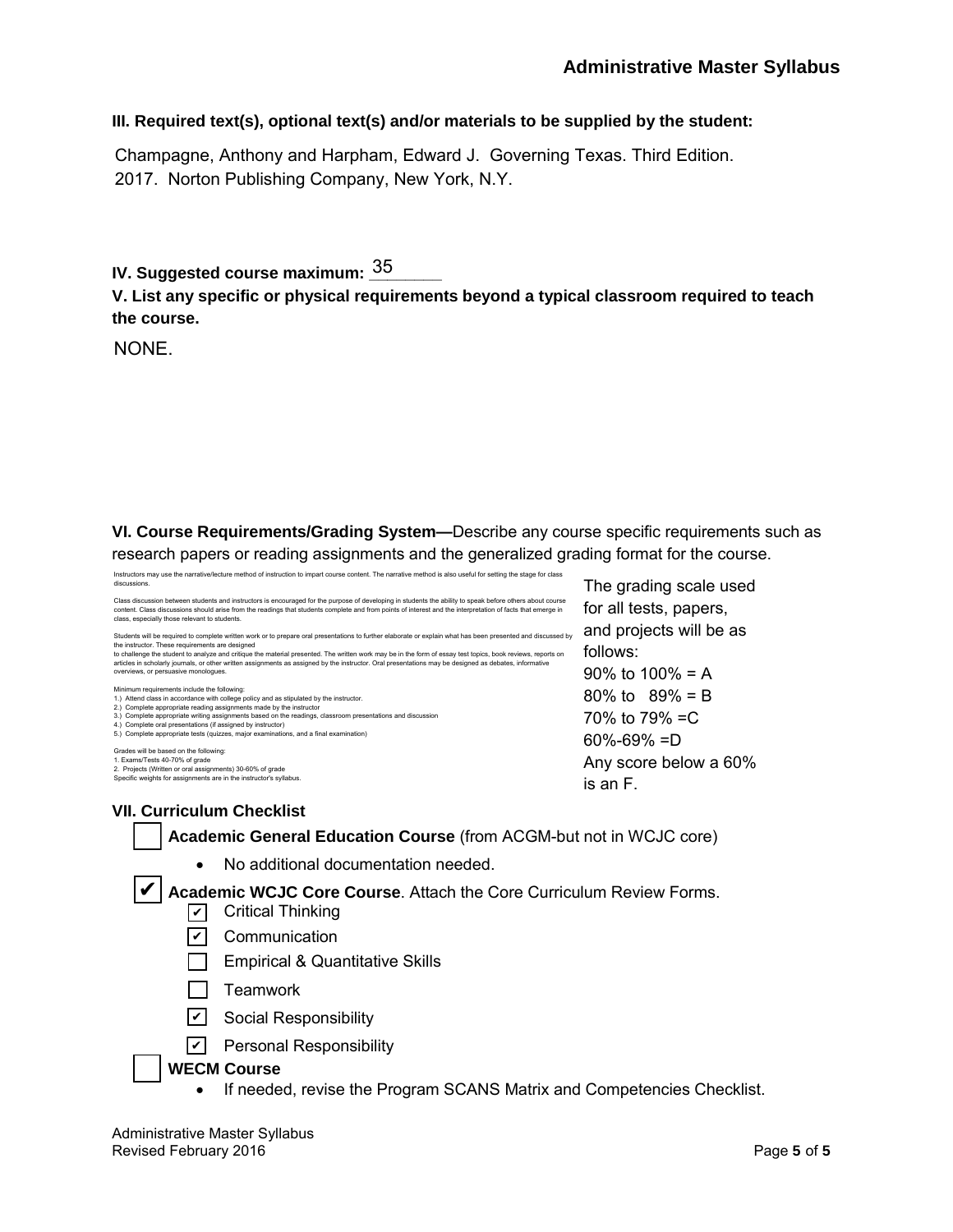

Foundational Component Area: **Government/Political Science Course Prefix & Suffix: \_\_\_\_\_\_\_\_\_\_\_\_\_\_\_\_\_\_** GOVT 2306

Core Objective: **Critical Thinking Skills—**to include creative thinking, innovation, inquiry, and analysis, evaluation and synthesis of information

| Student Learning Outcome supporting core objective:<br>For each core objective, there must be at least two different methods of assessment. |                                                                                                       |                                                                                                                                                                                                                                                 |                                                                                                                                                               |  |
|---------------------------------------------------------------------------------------------------------------------------------------------|-------------------------------------------------------------------------------------------------------|-------------------------------------------------------------------------------------------------------------------------------------------------------------------------------------------------------------------------------------------------|---------------------------------------------------------------------------------------------------------------------------------------------------------------|--|
| <b>SLO</b> Status                                                                                                                           | <b>Student Learning Outcome (SLO)</b>                                                                 | <b>Learning Activity</b>                                                                                                                                                                                                                        | <b>Assessment</b>                                                                                                                                             |  |
| The SLO is:                                                                                                                                 | Insert SLO (from Administrative Master Syllabi) below                                                 | Provide a brief name and<br>description of the sample learning<br>activity:                                                                                                                                                                     | Provide a brief name and<br>description of the sample quiz,<br>exam, rubric, assignment, etc. for<br>assessing the objective:                                 |  |
| $\blacksquare$ Existing<br>$\Box$ Revised<br>$\Box$ New<br>$\blacksquare$ State<br>Mandated                                                 | Explain the origin and development of the Texas<br>Constitution.                                      | Students will complete at least one<br>activity from the departmentally<br>approved list. Activities include oral and<br>written in and out of class assignments,<br>multiple choice tests, article or movie<br>critiques, and essay questions. | Exam, Essays, Tests, Oral<br>presentations (debates, informative<br>overviews, or persuasive<br>monologues) graded by CT<br>department rubric (being created) |  |
| <b>Existing</b><br>□ Revised<br>$\Box$ New<br>$\blacksquare$ State<br>Mandated                                                              | Describe the state and local political systems and<br>their relationship with the federal government. | Students will complete at least one<br>activity from the departmentally<br>approved list. Activities include oral and<br>written in and out of class assignments,<br>multiple choice tests, article or movie<br>critiques, and essay questions. | Exam, Essays, Tests, Oral<br>presentations (debates, informative<br>overviews, or persuasive<br>monologues) graded by CT<br>department rubric (being created) |  |
| $\blacksquare$ Existing<br>$\Box$ Revised<br>$\Box$ New<br>State<br>Mandated                                                                | Describe separation of powers and checks and<br>balances in both theory and practice in Texas.        | Students will complete at least one<br>activity from the departmentally<br>approved list. Activities include oral and<br>written in and out of class assignments,<br>multiple choice tests, article or movie<br>critiques, and essay questions. | Exam, Essays, Tests, Oral<br>presentations (debates, informative<br>overviews, or persuasive<br>monologues) graded by CT<br>department rubric (being created) |  |

Department Head: Elizabeth Rexford Department Head: <u>Elizabeth Rexford</u> Parte 2014

WCJC Core Curriculum Review Form-Government/Political Science (April 2013) Page 1 (Modified from Collin College)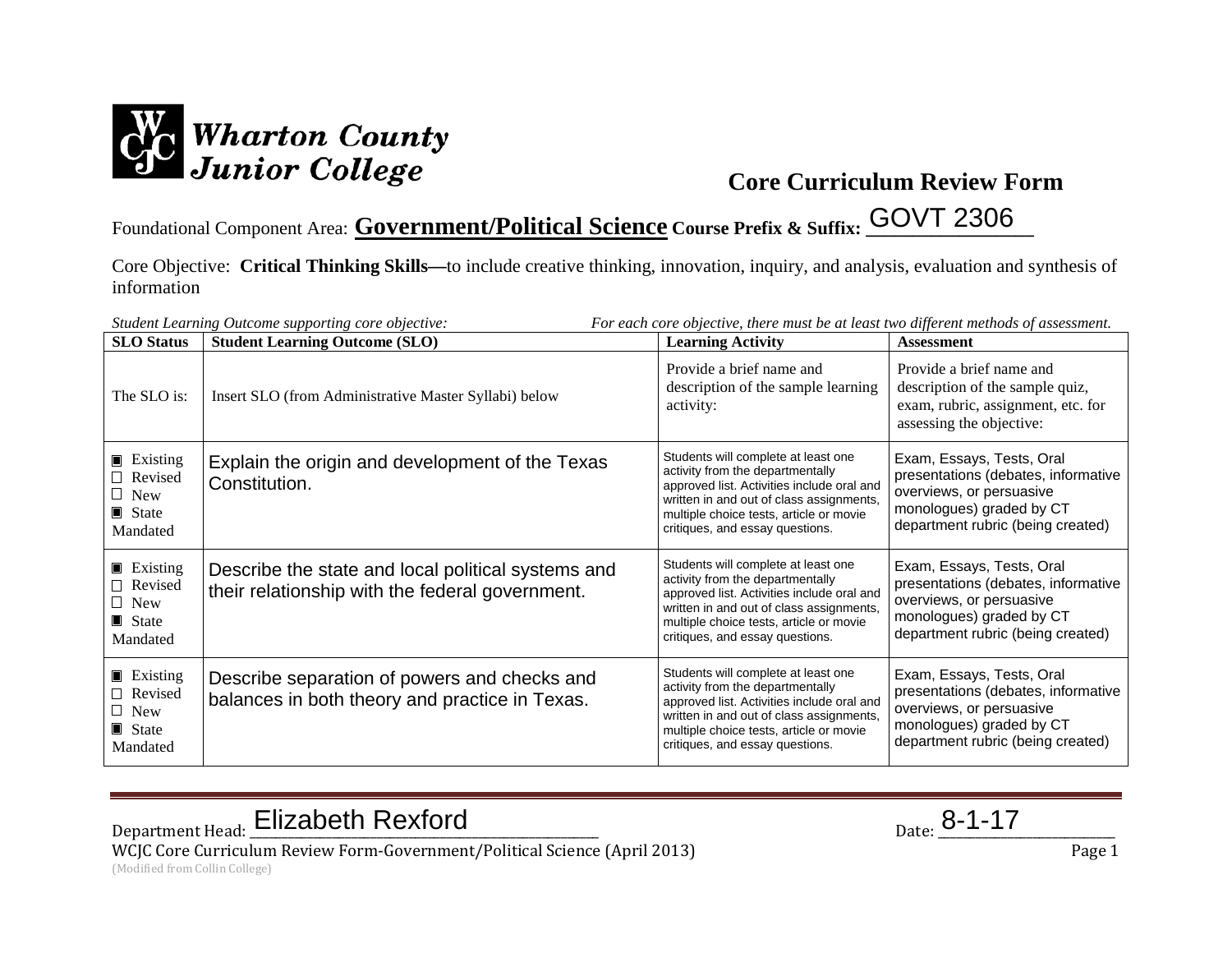

Foundational Component Area: **Government/Political Science Course Prefix & Suffix: \_\_\_\_\_\_\_\_\_\_\_\_\_\_\_\_\_\_** GOVT 2306

Core Objective: **Critical Thinking Skills—**to include creative thinking, innovation, inquiry, and analysis, evaluation and synthesis of information

| For each core objective, there must be at least two different methods of assessment.<br>Student Learning Outcome supporting core objective: |                                                              |                                                                                                                                                                                                                                                 |                                                                                                                                                               |  |  |
|---------------------------------------------------------------------------------------------------------------------------------------------|--------------------------------------------------------------|-------------------------------------------------------------------------------------------------------------------------------------------------------------------------------------------------------------------------------------------------|---------------------------------------------------------------------------------------------------------------------------------------------------------------|--|--|
| <b>SLO</b> Status                                                                                                                           | <b>Student Learning Outcome (SLO)</b>                        | <b>Learning Activity</b>                                                                                                                                                                                                                        | <b>Assessment</b>                                                                                                                                             |  |  |
| The SLO is:                                                                                                                                 | Insert SLO (from Administrative Master Syllabi) below        | Provide a brief name and<br>description of the sample learning<br>activity:                                                                                                                                                                     | Provide a brief name and<br>description of the sample quiz,<br>exam, rubric, assignment, etc. for<br>assessing the objective:                                 |  |  |
| $\blacksquare$ Existing<br>$\Box$ Revised<br>$\Box$ New<br>$\blacksquare$ State<br>Mandated                                                 | Analyze the state and local election process.                | Students will complete an out of class<br>written or oral assignment using data from<br>the media, federal and state governments<br>as well as additional sources to look at the<br>nomination, campaign process and<br>general election cycle. | Exam, Essays, Tests, Oral<br>presentations (debates, informative<br>overviews, or persuasive<br>monologues) graded by CT<br>department rubric (being created) |  |  |
| $\blacksquare$ Existing<br>$\Box$ Revised<br>$\Box$ New<br>$\blacksquare$ State<br>Mandated                                                 | Analyze issues, policies, and political culture in<br>Texas. | Students will complete at least one<br>activity from the departmentally<br>approved list. Activities include oral and<br>written in and out of class assignments,<br>multiple choice tests, article or movie<br>critiques, and essay questions. | Exam, Essays, Tests, Oral<br>presentations (debates, informative<br>overviews, or persuasive<br>monologues) graded by CT<br>department rubric (being created) |  |  |
| $\Box$ Existing<br>$\Box$ Revised<br>$\Box$ New<br>$\Box$ State<br>Mandated                                                                 |                                                              |                                                                                                                                                                                                                                                 |                                                                                                                                                               |  |  |

# Department Head: Elizabeth Rexford Department Head: <u>Elizabeth Rexford</u> Parte 2014

WCJC Core Curriculum Review Form-Government/Political Science (April 2013) Page 2 (Modified from Collin College)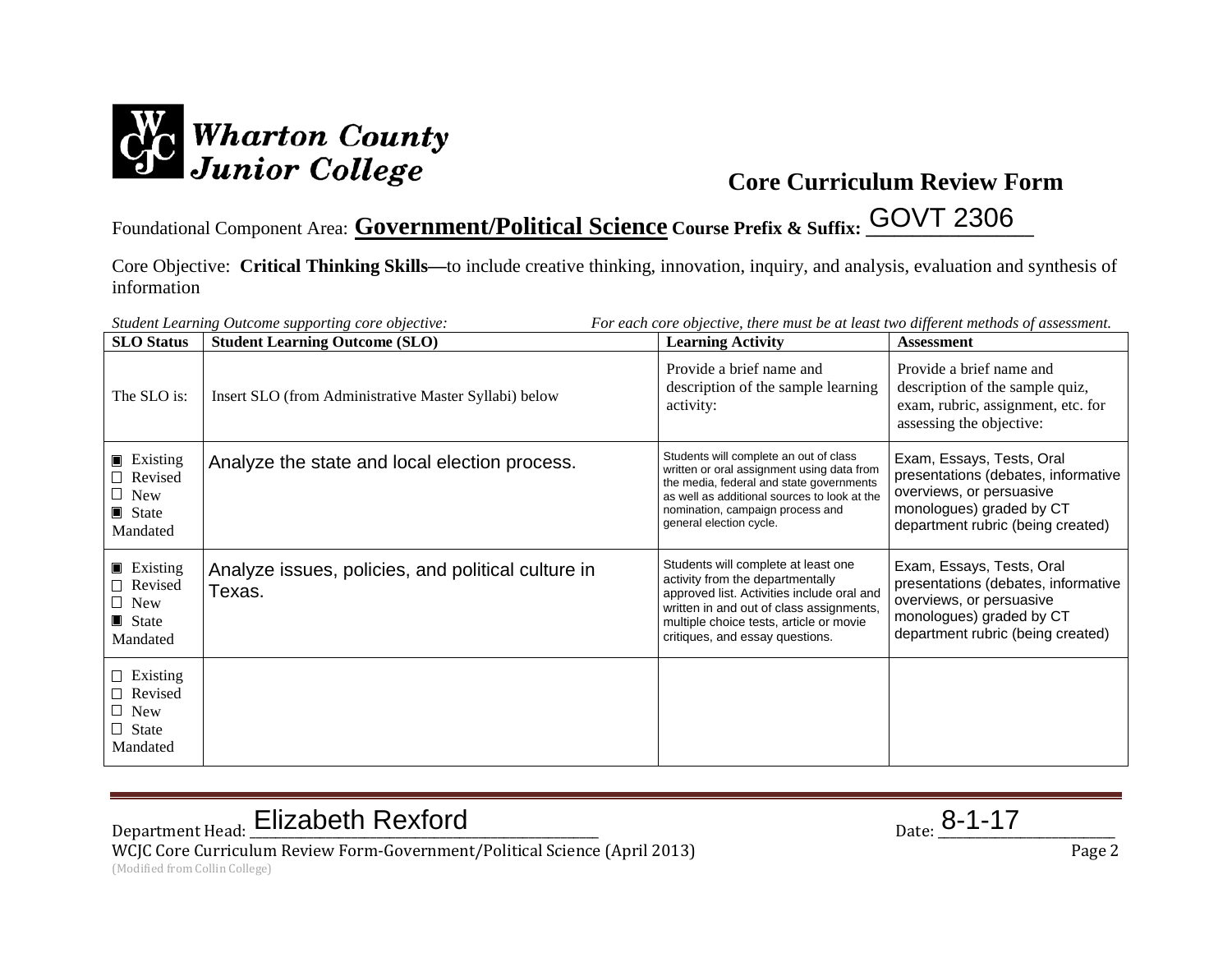

## Foundational Component Area: Covernment/Political Science Course Prefix & Suffix: COVT 2306

Core Objective: **Communication Skills—**to include effective development, interpretation and expression of ideas through written, oral and visual communication

| For each core objective, there must be at least two different methods of assessment.<br>Student Learning Outcome supporting core objective: |                                                                                                |                                                                                                                                                                                                                                                 |                                                                                                                                                                |  |  |
|---------------------------------------------------------------------------------------------------------------------------------------------|------------------------------------------------------------------------------------------------|-------------------------------------------------------------------------------------------------------------------------------------------------------------------------------------------------------------------------------------------------|----------------------------------------------------------------------------------------------------------------------------------------------------------------|--|--|
| <b>SLO</b> Status                                                                                                                           | <b>Student Learning Outcome (SLO)</b>                                                          | <b>Learning Activity</b>                                                                                                                                                                                                                        | <b>Assessment</b>                                                                                                                                              |  |  |
| The SLO is:                                                                                                                                 | Insert SLO (from Administrative Master Syllabi) below                                          | Provide a brief name and<br>description of the sample learning<br>activity:                                                                                                                                                                     | Provide a brief name and<br>description of the sample quiz,<br>exam, rubric, assignment, etc. for<br>assessing the objective:                                  |  |  |
| $\blacksquare$ Existing<br>□ Revised<br>$\Box$ New<br>$\blacksquare$ State<br>Mandated                                                      | Describe separation of powers and checks and<br>balances in both theory and practice in Texas. | Students will complete at least one<br>activity from the departmentally<br>approved list. Activities include oral and<br>written in and out of class assignments,<br>multiple choice tests, article or movie<br>critiques, and essay questions. | Exam, Essays, Tests, Oral<br>presentations (debates, informative<br>overviews, or persuasive<br>monologues) graded by Com<br>department rubric (being created) |  |  |
| $\blacksquare$ Existing<br>$\Box$ Revised<br>$\Box$ New<br>$\blacksquare$ State<br>Mandated                                                 | Analyze issues, policies, and political culture in<br>Texas.                                   | Students will complete at least one<br>activity from the departmentally<br>approved list. Activities include oral and<br>written in and out of class assignments,<br>multiple choice tests, article or movie<br>critiques, and essay questions. | Exam, Essays, Tests, Oral<br>presentations (debates, informative<br>overviews, or persuasive<br>monologues) graded by Com<br>department rubric (being created) |  |  |
| $\Box$ Existing<br>$\Box$ Revised<br>$\Box$ New<br>$\Box$ State<br>Mandated                                                                 |                                                                                                |                                                                                                                                                                                                                                                 |                                                                                                                                                                |  |  |

# Department Head: Elizabeth Rexford Department Head: <u>Elizabeth Rexford</u> Parte 2014

WCJC Core Curriculum Review Form-Government/Political Science (April 2013) Page 3 (Modified from Collin College)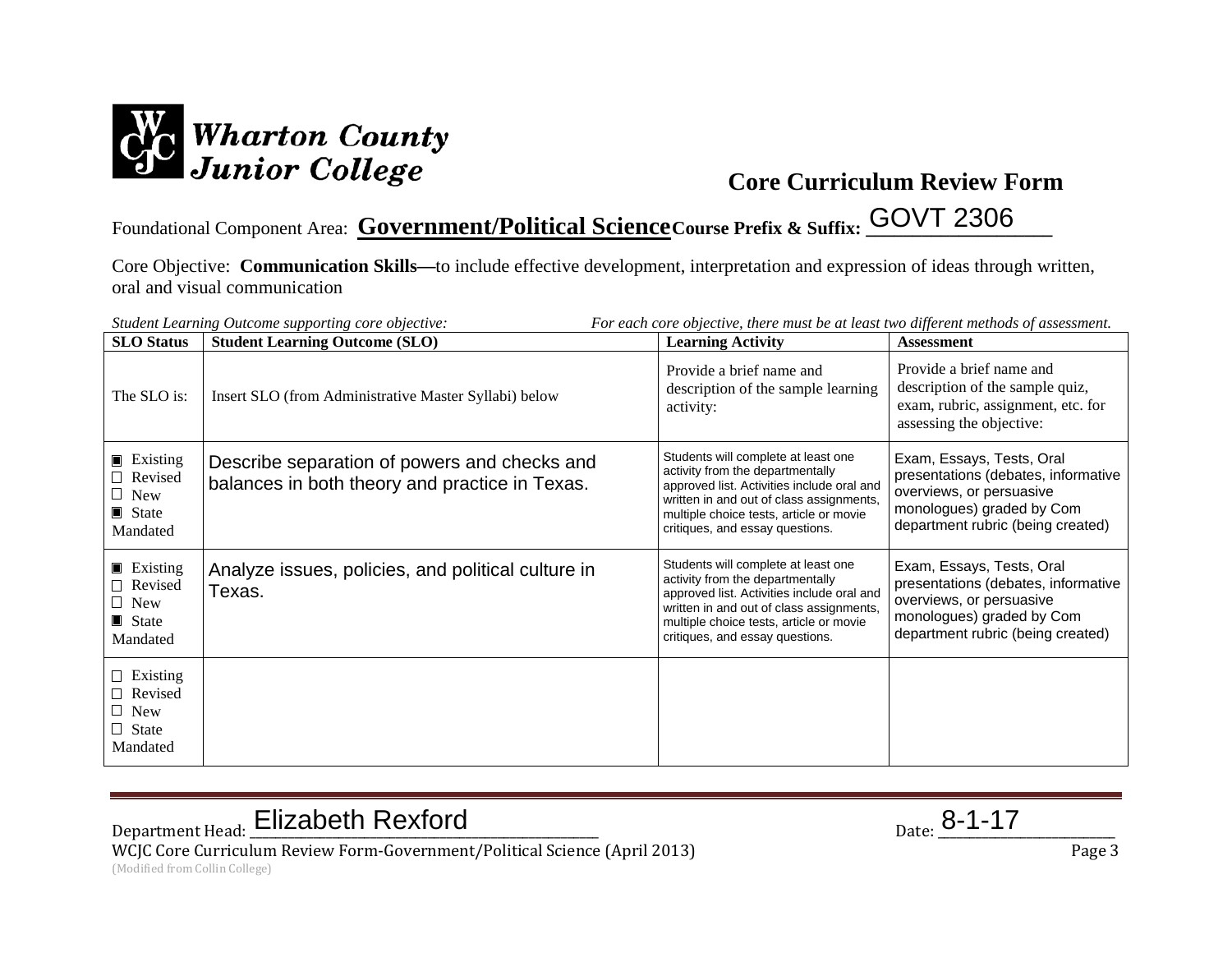

## Foundational Component Area: **Government/Political Science Course Prefix & Suffix: \_\_\_\_\_\_\_\_\_\_\_\_\_\_\_\_\_\_\_\_** GOVT 2306

Core Objective: **Social Responsibility—**to include intercultural competence, knowledge of civic responsibility, and the ability to engage effectively in regional, national, and global communities

| For each core objective, there must be at least two different methods of assessment.<br>Student Learning Outcome supporting core objective: |                                                                                                       |                                                                                                                                                                                                                                                 |                                                                                                                                                                     |  |  |
|---------------------------------------------------------------------------------------------------------------------------------------------|-------------------------------------------------------------------------------------------------------|-------------------------------------------------------------------------------------------------------------------------------------------------------------------------------------------------------------------------------------------------|---------------------------------------------------------------------------------------------------------------------------------------------------------------------|--|--|
| <b>SLO</b> Status                                                                                                                           | <b>Student Learning Outcome (SLO)</b>                                                                 | <b>Learning Activity</b>                                                                                                                                                                                                                        | <b>Assessment</b>                                                                                                                                                   |  |  |
| The SLO is:                                                                                                                                 | Insert SLO (from Administrative Master Syllabi) below                                                 | Provide a brief name and<br>description of the sample learning<br>activity:                                                                                                                                                                     | Provide a brief name and<br>description of the sample quiz,<br>exam, rubric, assignment, etc. for<br>assessing the objective:                                       |  |  |
| $\blacksquare$ Existing<br>$\Box$ Revised<br>$\Box$ New<br>$\blacksquare$ State<br>Mandated                                                 | Describe the state and local political systems and<br>their relationship with the federal government. | Students will complete at least one<br>activity from the departmentally<br>approved list. Activities include oral and<br>written in and out of class assignments,<br>multiple choice tests, article or movie<br>critiques, and essay questions. | Exam, Essays, Tests, Oral<br>presentations (debates, informative<br>overviews, or persuasive<br>monologues) graded by Soc Resp<br>department rubric (being created) |  |  |
| $\blacksquare$ Existing<br>$\Box$ Revised<br>$\Box$ New<br>$\blacksquare$ State<br>Mandated                                                 | Demonstrate knowledge of the legislative, executive<br>and judicial branches of Texas government.     | Students will complete at least one<br>activity from the departmentally<br>approved list. Activities include oral and<br>written in and out of class assignments,<br>multiple choice tests, article or movie<br>critiques, and essay questions. | Exam, Essays, Tests, Oral<br>presentations (debates, informative<br>overviews, or persuasive<br>monologues) graded by Soc Resp<br>department rubric (being created) |  |  |
| $\blacksquare$ Existing<br>Revised<br>$\Box$ New<br>$\blacksquare$ State<br>Mandated                                                        | Evaluate the roles of public opinion, interest groups<br>and political parties in Texas.              | Students will complete at least one<br>activity from the departmentally<br>approved list. Activities include oral and<br>written in and out of class assignments,<br>multiple choice tests, article or movie<br>critiques, and essay questions. | Exam, Essays, Tests, Oral<br>presentations (debates, informative<br>overviews, or persuasive<br>monologues) graded by Soc Resp<br>department rubric (being created) |  |  |

Department Head: Elizabeth Rexford Department Head: <u>Elizabeth Rexford</u> Parte 2014

WCJC Core Curriculum Review Form-Government/Political Science (April 2013) Page 4

(Modified from Collin College)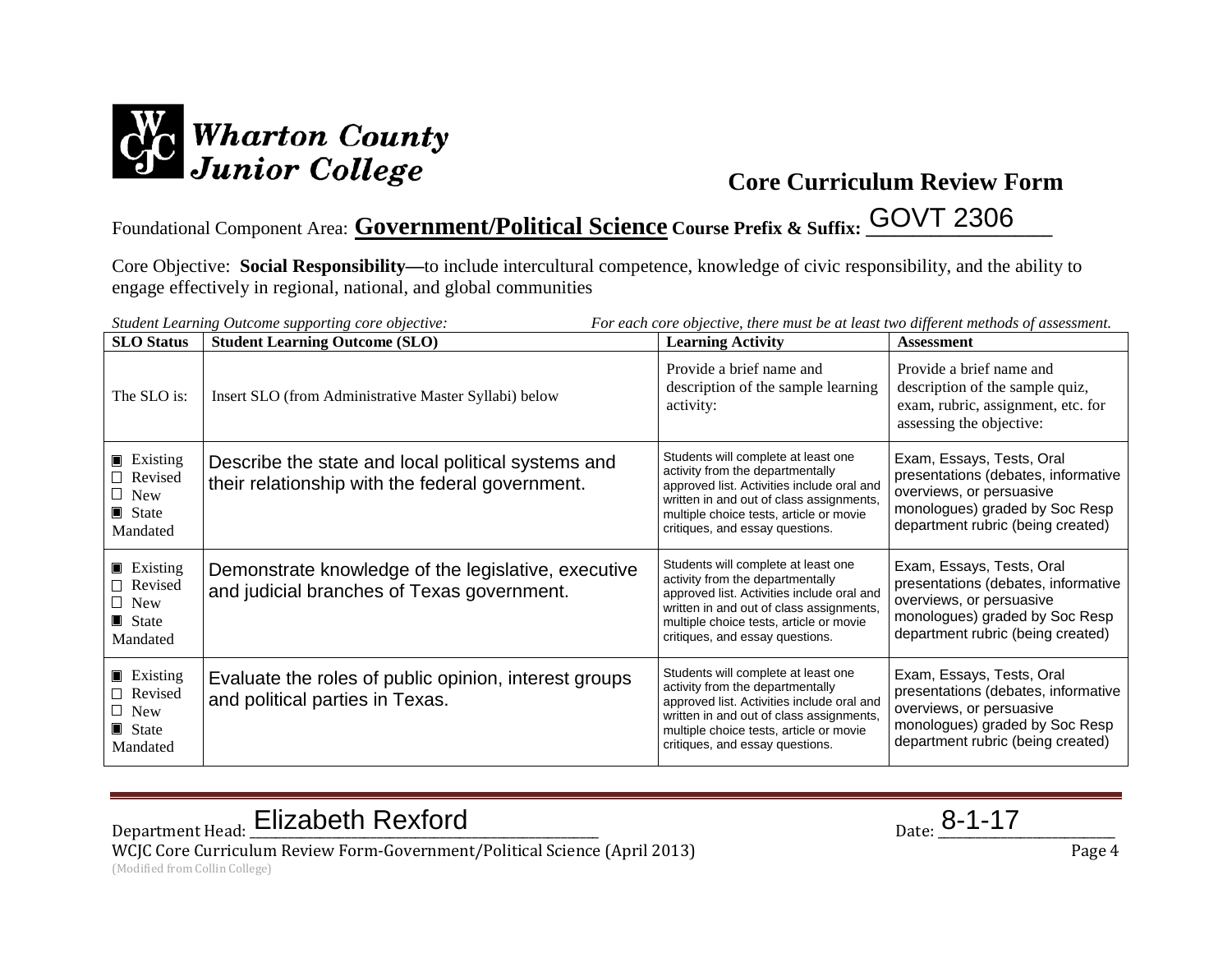

## Foundational Component Area: **Government/Political Science Course Prefix & Suffix: \_\_\_\_\_\_\_\_\_\_\_\_\_\_\_\_\_\_\_\_** GOVT 2306

Core Objective: **Social Responsibility—**to include intercultural competence, knowledge of civic responsibility, and the ability to engage effectively in regional, national, and global communities

| For each core objective, there must be at least two different methods of assessment.<br>Student Learning Outcome supporting core objective: |                                                       |                                                                                                                                                                                                                                                 |                                                                                                                                                                     |  |  |
|---------------------------------------------------------------------------------------------------------------------------------------------|-------------------------------------------------------|-------------------------------------------------------------------------------------------------------------------------------------------------------------------------------------------------------------------------------------------------|---------------------------------------------------------------------------------------------------------------------------------------------------------------------|--|--|
| <b>SLO</b> Status                                                                                                                           | <b>Student Learning Outcome (SLO)</b>                 | <b>Learning Activity</b>                                                                                                                                                                                                                        | <b>Assessment</b>                                                                                                                                                   |  |  |
| The SLO is:                                                                                                                                 | Insert SLO (from Administrative Master Syllabi) below | Provide a brief name and<br>description of the sample learning<br>activity:                                                                                                                                                                     | Provide a brief name and<br>description of the sample quiz,<br>exam, rubric, assignment, etc. for<br>assessing the objective:                                       |  |  |
| $\blacksquare$ Existing<br>$\Box$ Revised<br>$\Box$ New<br>$\blacksquare$ State<br>Mandated                                                 | Identify the rights and responsibilities of citizens. | Students will complete at least one<br>activity from the departmentally<br>approved list. Activities include oral and<br>written in and out of class assignments,<br>multiple choice tests, article or movie<br>critiques, and essay questions. | Exam, Essays, Tests, Oral<br>presentations (debates, informative<br>overviews, or persuasive<br>monologues) graded by Soc Resp<br>department rubric (being created) |  |  |
| $\Box$ Existing<br>$\Box$ Revised<br>$\Box$ New<br>$\Box$ State<br>Mandated                                                                 |                                                       |                                                                                                                                                                                                                                                 |                                                                                                                                                                     |  |  |
| $\Box$ Existing<br>$\Box$ Revised<br>$\Box$ New<br>$\Box$ State<br>Mandated                                                                 |                                                       |                                                                                                                                                                                                                                                 |                                                                                                                                                                     |  |  |

# Department Head: Elizabeth Rexford Department Head: <u>Elizabeth Rexford</u> Parte 2014

WCJC Core Curriculum Review Form-Government/Political Science (April 2013) Page 5 (Modified from Collin College)